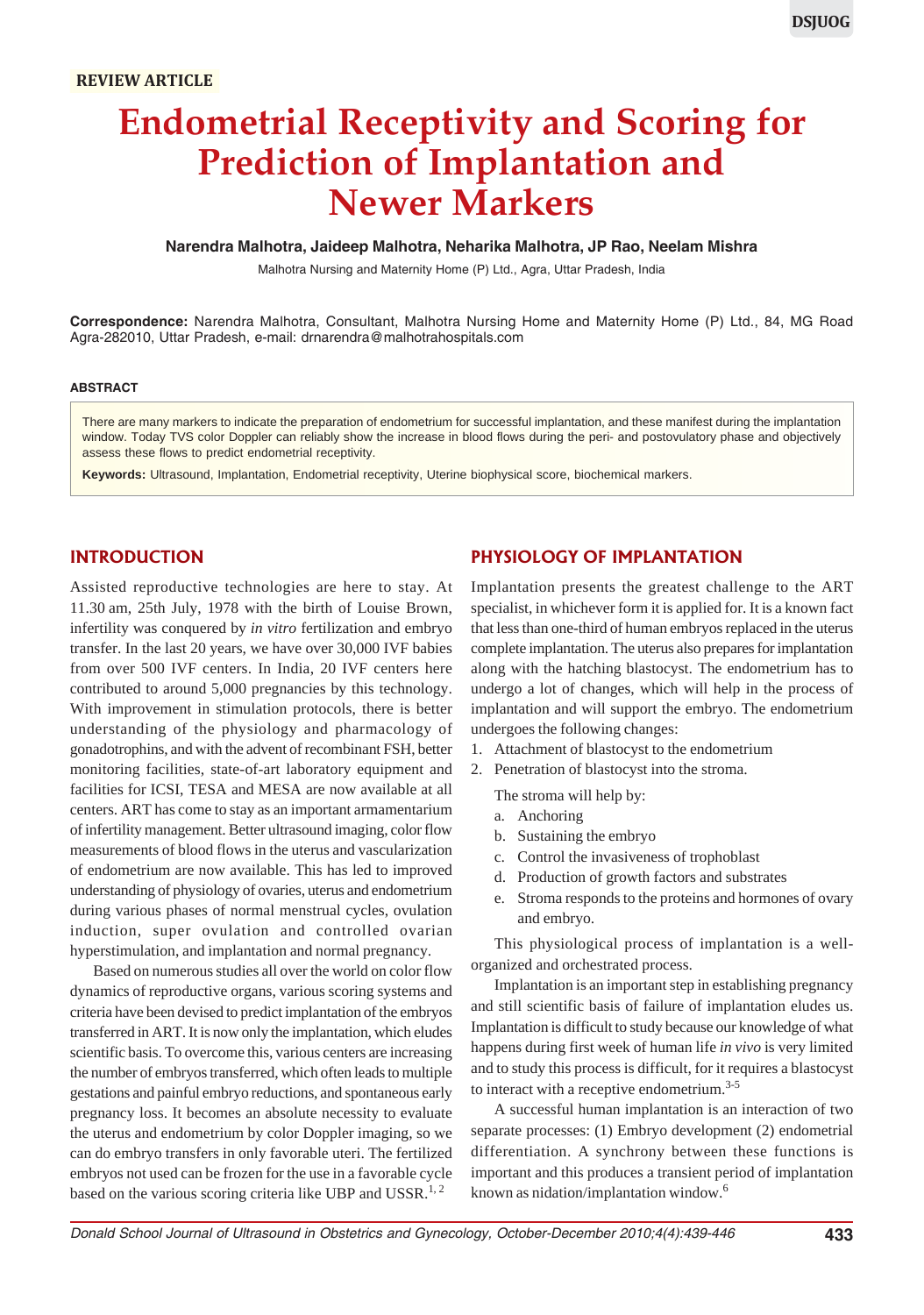Extensive studies have been aimed to develop a specific marker for uterine receptivity and are based on:

- 1. Biochemical evaluation
- 2. Ultrastructure study of pinopodes
- 3. Ultrasound scoring systems
- 4. Ultrasound assessment of subendometrial blood flow.

# **BIOCHEMICAL EVALUATION AND MARKERS7**

- 1. Cytokines
	- b. Leukemia inhibitory factor
	- c. Colony stimulatory factor
	- d. Interleukin-1
- 2. Integrins
	- a. Glycodelin
	- b. MUC1

Many biochemical factors, important for human implantation, have been discovered and are being discovered. The following seven factors seem to be the most important biochemical markers for endometrial receptivity.

# **Cytokines**

Leukemia inhibitory factor, interleukin-1, and colony stimulatory factor-1 are actively produced by the endometrium cells and they are shown to be important in the crosstalk between embryo and endometrium.

**LIF:** It is likely to influence preimplantation, implantation, embryo development and placentation. LIF can be screened in endometrial flushings and should prove to be a screening marker for endometrial receptivity.<sup>8</sup>

**CSF-1:** Low levels of CSF-1 have been associated with recurrent spontaneous abortions. Increased production of CSF-1 is expressed throughout preimplantation, implantation, decidual function and placental growth.<sup>9</sup>

**Interleukin-1 (IL-1)**: It seems to be the first cytokine active in the embryo-endometrial crosstalk, which then results in a second wave of cytokines. It is not yet proven that missing IL-1 receptor in the endometrium has a detrimental effect on the cytokine cascade system, which is essential for implantation. Adding IL-1 to embryo culture media may improve implantation but this is not yet clinically tested. $10$ 

# **Integrins**

Cell adhesion molecules fall into four major groups : Integrins, cadherins, selections, and other 1 gm super family. Integrins are present in the endometrium throughout the menstrual cycle and the expression of integrins are hormonally regulated. Several studies have shown that these may be potential markers for endometrial receptivity. Insufficient integrin expression is seen in many conditions with infertility like luteal phase insufficiency,<sup>11</sup> endometriosis,<sup>12</sup> unexplained infertility,<sup>13</sup> and presence of hydrosalpinx.

The immunohistochemical express of  $\alpha_{\nu}\beta_3$  in midluteal endometrial samples seems to be a marker of endometrial receptivity.

**Glycodelin**: It is one of the most abundant products of glandular cells in the late secretary endometrium. It has been proposed as the most reliable non-invasive master of endometrial function in women.

Measurement of glycodelin in the uterine flushing fluid may be more informative compared to plasma levels in the evaluation of endometrial receptivity. Glycodelin measurement in uterine flushing is less harmful and less invasive than taking biopsy.<sup>14</sup>

**MUC 1**: Change in MUC 1 glycoforms also seem to correlate with the receptive window. MUC 1 may facilitate embryo adhesion to the endometrium.<sup>15</sup> In support of this hypothesis, studies in mice have suggested that histo-blood group-related carbohydrate antigens play a direct role in the implantation process.<sup>16</sup> The clinical value of MUC1 as a marker of uterine receptivity is uncertain at present. Detailed extended studies are going on and results are awaited.

This discussion reviews, the current knowledge and status of the biochemical factors implicated in the unimplantation process. These factors are produced, expressed and secreted by the endometrium and regulated by hormones.<sup>17</sup>

Endometrium has receptors for reception by hormones, which have to reach the endometrium via the spiral network from the uterine artery. Blood supply to the endometrium is also governed by the hormones and cyclical changes in the endometrial blood flow, and the main uterine blood flow have been well documented by color Doppler during the various phases of menstrual cycle. $18-20$ 

It has further been well established that a decreased blood flow in the uterine and its vascular branchings is a course of infertility probably due to implantation failure and poor endometrial receptivity.<sup>21</sup>

Because biochemical evaluation of uterine receptivity is difficult to perform in the daily clinical routine and daily IVF setups, an easier, reproducible and accurate marker for endometrial receptivity was postulated to be the transvaginal ultrasound study of endometrium and its blood supply by color Doppler.22-25

Various studies described the receptive endometrium as the one, which has an endometrial thickness of more than 7 mm, 3 layered, five-layered, etc.<sup>26</sup>

# **ROLE OF ULTRASOUND AND COLOR DOPPLER**

Ultrasound (TVS) offers a simple, reliable, reproducible, quick and non-invasive method for assessing the female pelvis.<sup>26</sup>

# **Endometrial Changes**

- 1. Endometrial growth in follicular phase tortuous.
- 2. Increase in glands but quiescent till ovulation.
- 3. At ovulation, the glands become tortuous and formation of spiral arteries occurs.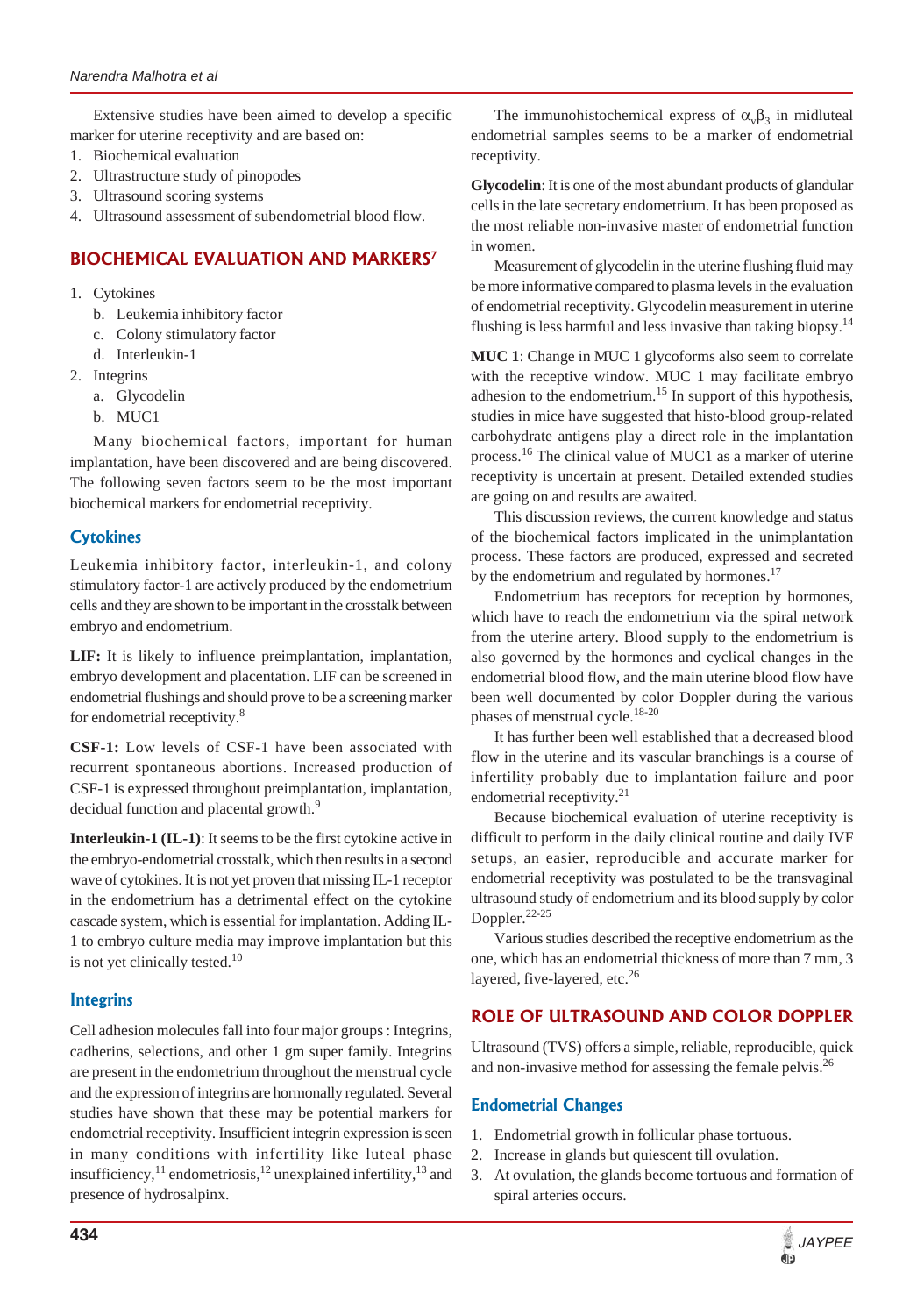- 4. During implantation time (days 20, 21 and 22), the endometrium is thick, edematous and contains predecidual cells. Epithelias lining has a mucus film and microvilli and pinopodes. These are not present at day 16 and vanish by day 24 in both spontaneous or induced cycles. These changes and pinopodes are said to help in the process of anchoring and sustaining the embryo.
- 5. Extensive biochemical changes also occur in the endometrium, which are not fully understood and involve synthesis of various proteins, salicylic acid, 3 fucosyl-N acetyl lactosamine, electro-negative, etc. Retinoic acid (RAR) evolves all these changes and these are deficient in primary infertility cases.
- 6. Electrocharges, mitotic changes, molecular and biological changes are also activated following ovulation. The endometrial changes at all stages are regulated by steroids.

## **Ultrasound Technique for Uterine Biophysical Profile**

To perform the UBP, special care should be taken. The following guidelines are recommended (Applebaum 96):

- 1. To determine the presence of a five-line appearance, information from both the transabdominal and transvaginal studies may be useful. For example, although a five-line appearance may be noted transabdominally, it may not always be possible to see it endovaginally due to uterine position (and vice versa). In this case, a five-line appearance is considered to be present and endometrial vascular penetration may be estimated when performing the endovaginal study.
- 2. Perform the Doppler study slowly. The flow of blood in the endometrium is of low velocity; it may take time for the ultrasound machine to register the presence of blood flow and create the image. If one sweeps through the endometrium too quickly, flow may not be seen. Additionally, endometrial blood flow has a mercurial personality—it may appear as if it comes and goes. It may also appear in some areas and not in others. Do not observe hastily.
- 3. Endeavor to make the endometrium as specular reflector as possible. Use the techniques of manual manipulation of the anatomy and probe pressure to achieve this.
- 4. Scan endovaginally both coronally and sagittally. There may be a difference in how well the blood flow is imaged.
- 5. When measuring the endometrium in the AP dimension, try to obtain the value when no contraction affecting it is present. Contractions may affect this value. Also when possible, obtain the measurement in a standard plan, such as when both the endometrial and cervical canals appear continuous.

#### **Uterus**

The location of uterus is in the lesser pelvis between the urinary bladder and rectum. Although, usually a midline structure, lateral deviations of the uterus are not uncommon.

The broad ligaments extend from the uterus laterally to the pelvic sidewalls. The broad ligaments contain the fallopian tubes and vessels. The uterosacral ligaments function to keep the uterus in an anterior position. They arise from the upper cervix posteriorly and extend to the fascia over the second and third sacral vertebrae. The round ligaments arise anterior to and blow the fallopian tubes and cross the inguinal canal to end in the upper part of the labia majora.

The normal adult uterus measures approximately 7.0 to 9.0 cm in length, 4.5 to 6.0 cm in width and 2.5 to 3.5 cm in depth (anteroposterior dimension). The cervix to corpus ratio is 1:2.

The blood supply to the uterus is from the uterine artery, which is a branch of the internal iliac artery. The uterine artery enters the uterus at the cervicocorporal junction and ascends along the lateral aspect of the uterine body to the cornua. At the uterine cornua, an adnexal branch arises, which supplies the ipsilateral ovary and anastomoses with the ipsilateral ovarian artery.

From the uterine artery originates perforating branches. These extend through the serosa. The uterine arteries anastomose via the anterior and posterior arcuate vessels. These vessels are located at the junction of the outer and middle-thirds of the myometrium, between the exterior longitudinal muscle fibers and inner oblique muscle fibers.

During the reproductive years, cyclical changes in uterine blood flow can be demonstrated using both color and duplex Doppler techniques.

The usual pattern of uterine blood flow throughout the menstrual cycle is that perfusion increases in response to rising plasma estrogen and progesterone and decrease with the periovulatory fall in estrogen. Although the experience of others may differ, some investigators have found that the lowest pulsatility index (P) values are obtained around days 8 and 21, while the highest values are obtained around days 1, 7, 14 and 17. Significant changes in diastolic blood flow at different times of the cycle may not be noted. Generally, the index values for the uterine artery ipsilateral to the ovary containing the dominant follicle are lower than the contralateral artery.

Other patterns of uterine artery blood flow have been described. When the uterine arteries were interrogated at the level of the uterine cornua, the pulsatility index reached its peak by day 11 and remained relatively constant until day 16. The lowest values were generally obtained around days 1 and 21. At the level of the cornua, end-diastolic flow was frequently absent during the early follicular phase but was demonstrable by the luteal phase.

These cyclical changes, reflected in the low velocity waveforms and index values, appear to be mediated by the reproductive hormones 11. Patients with inactive ovaries and receiving transdermal estradiol and vaginal progesterone therapy were studied using transvaginal ultrasound technique. These patients received their medications on a 28-days regimen. The pretreatment (baseline) evaluation demonstrated a narrow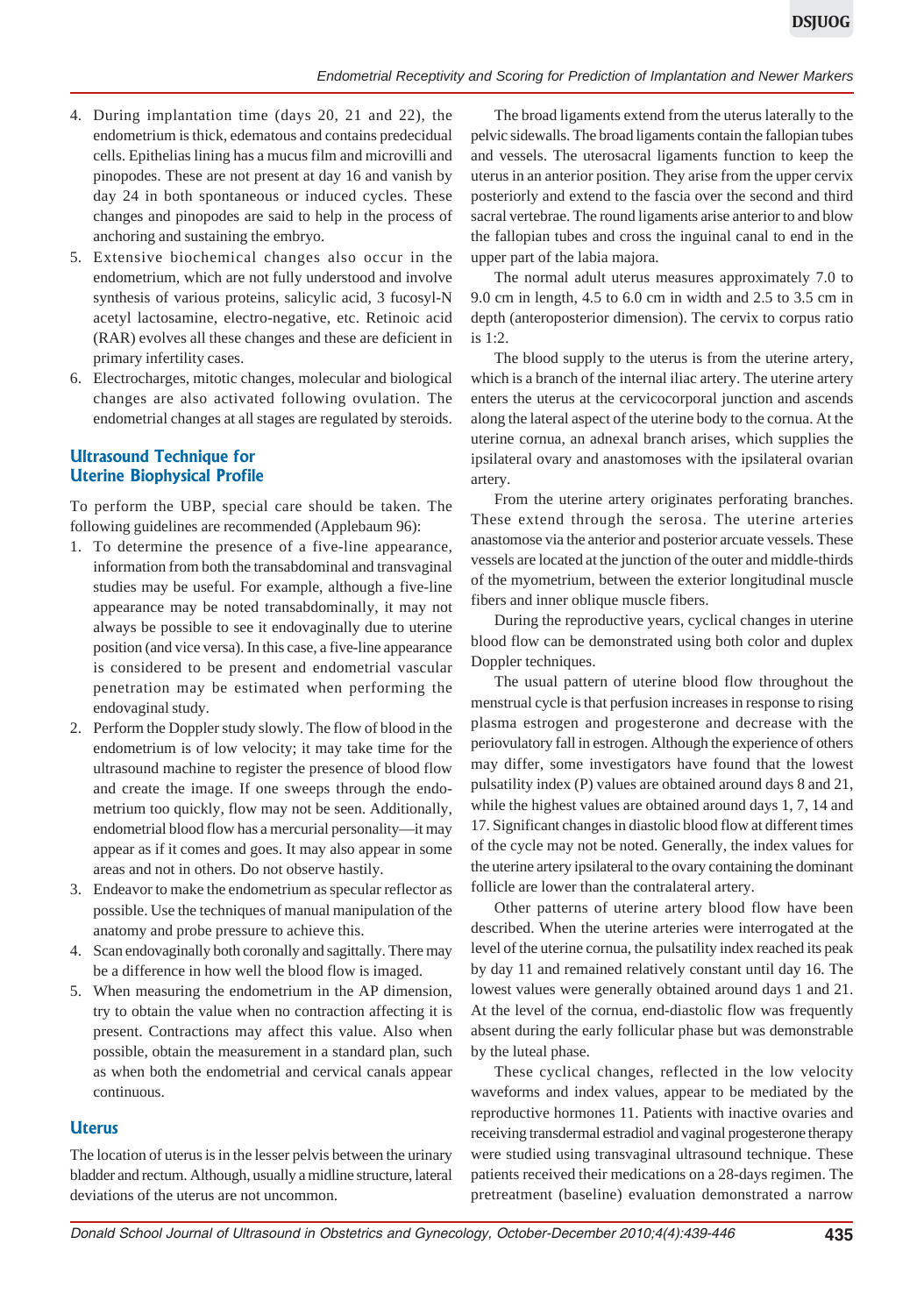systolic spectral flow pattern with a mean PI of  $5.2 \pm 0.4$ . Evaluations, performed during treatment and on days 13 and 14, showed a spectral tracing that was broader with an uninterrupted diastolic component. The mean PI was  $1.5 \pm 0.2$ . On days 26 and 27, no significant differences were noted (mean  $PI = 1.7 \pm 0.3$ .

The possibility that decreased uterine blood flow may be associated with infertility was investigated by Goswamy et al. In their study, the uterine arteries of patients who had been unsuccessful in three attempts at IVF were interrogated using Doppler ultrasound. Almost half demonstrated a poor midsecretary uterine response. Of these, patients demonstrating improved uterine perfusion on oral hormone therapy had a pregnancy rate comparable to or better than that obtained in the first three attempts by other patients. Although the number of patients in each group studied were too small for statistical analyses, the trend suggested that improving uterine perfusion may improve the outcome of IVF therapy. Two years later, results from a greater number of patients were reported. This confirmed the results of earlier work. The data indicated that 20 percent of all women undergoing IVF therapy had poor uterine perfusion. This latter work utilized the concept of a perfusion index to analyze the flow velocity waveform. This index is derived from the ratio of the area under the curve of the systolic component of the flow velocity waveform (\*S) over the area beneath the diastolic component (\*D) (Perfusion Index =  $*S/SD$ ). This analysis allows for a different approach for the evaluation of waveform.

# **Endometrium**

Sonographically, the endometrium is one of the most dynamic structures in the body. During the reproductive years of a normal female, the uterus undergoes ultrasonographically detectable alterations characterized by cyclical changes in the echo pattern of the endometrium. Infact, it is possible to infer the approximate day of a normal woman's menstrual cycle by the sonographic appearance of the endometrium.

From the first day of the menstrual cycle until the mid-cycle, the normal endometrium progressively thickens and develops sonographically detectable strata. This appearance can be described as layered, trilaminar or five-line (term of preference). Past the mid-cycle, the normal endometrium brightens and progressively thins. These sonographic endometrial patterns appear to be related to the changes in the glandular and vascular elements of the endometrium during the menstrual cycle.

Fischer et al determined that the endometrium is thickest during the secretory phase  $(3.6 \pm 1.4 \text{ mm})$ , less thick during the proliferative phase  $(2.9 \pm 1.0 \text{ mm})$  and thinnest during menstruation.<sup>14,15</sup> These values are for the half-thickness as measured from the endometrial canal to the endometrialmyometrial junction. Full thickness measurements ranged from 4 to 12 mm with an average thickness of 7.5 mm.

The ednometrium will either slough if no pregnancy occurs or will undergo various changes in the event of pregnancy.

The blood supply to the endometrium is derived from branches of the uterine arteries. Emanating from the arcuate arteries (vide supra) are the radial arteries. These vessels run through the myometrium to just outside the endometrium where they form terminal branches of two types straight and coiled. The straight branches, also known as the basal arteries, supply the basalis layer of the endometrium. The coiled branches, also known as the spiral arteries, traverse the endometrium and supply the functionalis layer. The spiral arteries like the endometrium and unlike the basal arteries are responsive to the hormonal changes of the menstrual cycle.

In preparation for implantation, the endometrium undergoes transformations influenced by the ovarian hormones produced during the early secretary phase. These modifications include increase in the rate of blood flow, number of cells populating the stroma and epithelium, uterine oxygen consumption, oxygen diffusion into the uterine lumen and a generalized edema.

The spiral arteries respond to the hormonal changes of the menstrual cycle and undergo transformations as well. These responses include proliferation of the endothelium, thickening of the wall and coiling. These vessels play an important role in implantation. The chances for a normal implantation may be reduced if the spiral arterioles are inadequately developed.

Changes in the endometrial vascularity appear on color Doppler examination, which may reflect the histologic changes described by the pathologists. Some investigators appear unable to demonstrate this. Perhaps, this is due to equipment and/or technique differences.

If one divides the endometrial and periendometrial areas into the following four zones:

Zone 1: A 2 mm thick area surrounding the hyperechoic outer layer of the endometrium.

Zone 2: The hyperechoic outer layer of the endometrium. Zone 3: The hypoechoic inner layer of the endometrium. Zone 4: The endometrial cavity.

It is possible to see variations in the depth of vascular penetration before, during and after the mid-cycle. Based upon observations, most patients without diagnosed infertility (presumed normal) usually demonstrate flow into zone 3 by the mid-cycle.

Doppler ultrasound has been used as a method to predict a negative outcome for a given IVF cycle pretransfer. If failure could be predicted, the embryos could be frozen until a more favorable cycle occurs. This could prevent embryo wastage and subsequent patient disappointment.

Sterzik et al examined the ovarian and uterine arteries on the day of follicle aspiration. The conclusion at which they arrived was that in patients who became pregnant after embryo transfer, the RI of the uterine arteries were significantly lower than those who did not get pregnant.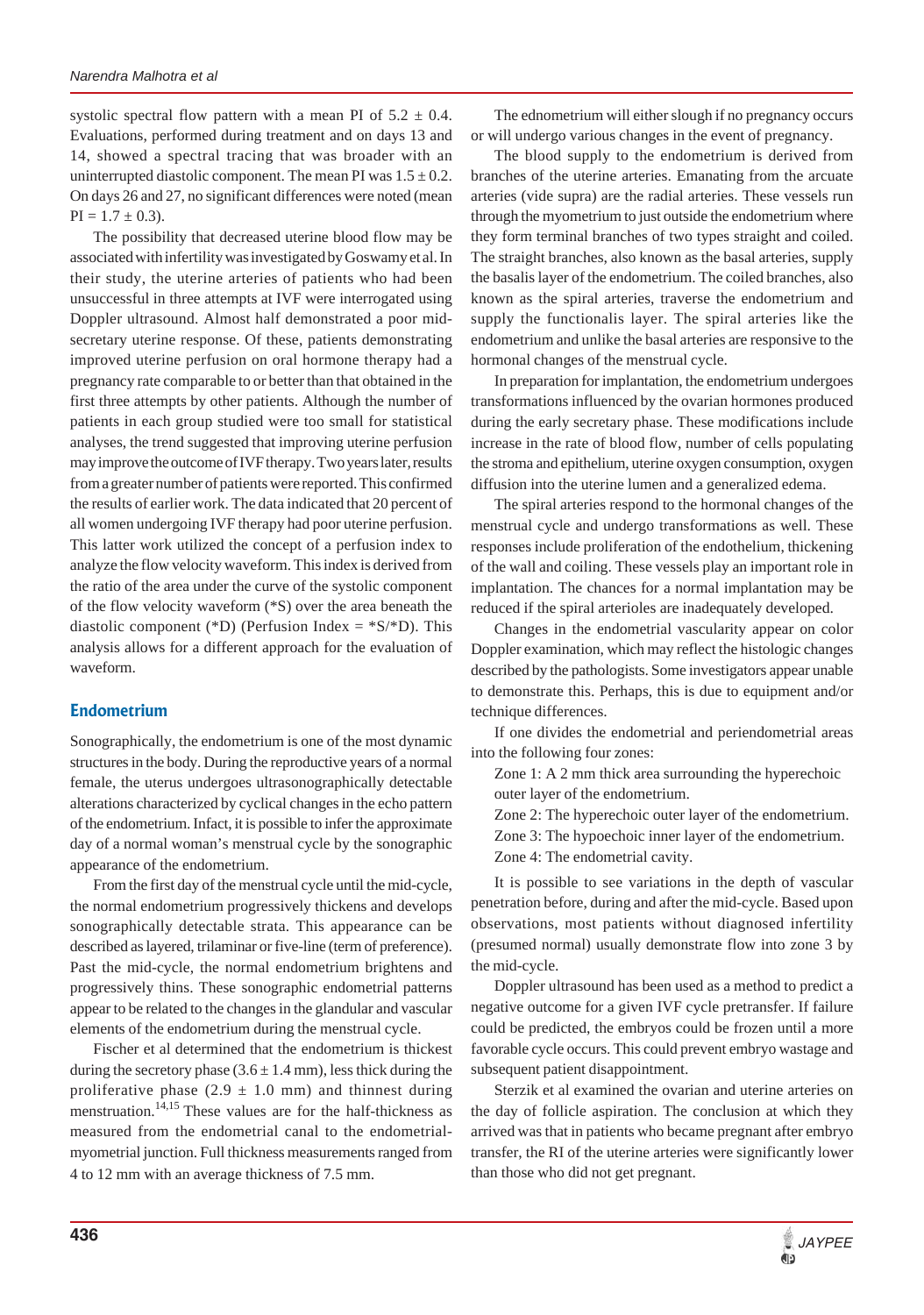Steer et al demonstrated that patients with a low uterine artery PI on the day of embryo transfer were more likely to conceive than those with a high PI. In this series, no one with a PI > 3.0 conceived.

Battaglia et al demonstrated a progressive decrease in the PI of the uterine arteries during the second half of the menstrual cycle in successful IVF pregnancies.<sup>20</sup>

In using color Doppler technique, inadequate vascular penetration of endometrial blood flow (not within zone 3) prior to transfer has been associated with an unfavorable outcome. Vascular penetration towards the endometrial canal differs among patients. In patients with uterine artery PIs of less than 3.0, thus far, my results have not revealed any successful pregnancies in IVF patients unless there is vascularity demonstrated either within zone 3 or within zones 3 and 4 prior to transfer. Successful pregnancies with demonstrable blood flow in zone 4, suggesting the presence of an intracavitary mass, have been noted. Subsequent investigations have confirmed the validity of this finding in patients undergoing non-IVF stimulation cycles.

These color Doppler findings in unsuccessful cycles may relate to the histologic findings described by Sterzik el al. In their study of 58 IVF patients, majority demonstrated an immature endometrium at the time of embryo transfer. The abnormalities included a variety of patterns, all indicating a lack of secretory transformation suggesting unpreparedness for implantation.

The complete evaluation of the IVF patient may require attention to the gray-scale appearance of the endometrium as well. Glissant el al noted that the thickness of the endometrium was significantly greater in cycles resulting in a pregnancy than those which did not, however it was not possible to predict the probability of a pregnancy based upon endometrial thickness. In contrast, Welker et al were unable to relate endometrial thickness to outcome, but were able to relate endometrial pattern to outcome. In their experience, the five-line appearance was most likely to be associated with implantation. Smith et al felt that both endometrial thickness and pattern were important. Other investigators have also looked at the relationship between endometrial thickness or texture and outcomes.

In a retrospective study of non-IVF medically stimulated cycles, Kepic et al determined that endometrial thickness and pattern, follicle size and estradiol levels correlated not only with the likelihood of pregnancy, but also with subsequent outcome (i.e. miscarriage *vs* nonmiscarriage).

In the event of pregnancy, low resistance flow to the uterus remains. The finding of blood flow within the endometrium, on gray-scale examination, has been reliably associated with the gravid state in both IVF/infertility and non-IVF patients. This flow has been visible as early as day 27 after the last normal menstrual cycle prior to visualization of the gestational sac and with a beta-hCG of 156. The distribution of this finding may be either local or general. This is similar to the pathologic

specimens in which endometrial changes induced by the sex hormone demonstrate non-uniform, regional differences.

In one case, very localized blood flow changes were demonstrated on gray-scale examination. It was in this area that the gestational sac eventually appeared. Histologically, at the time of implantation (the seventh day following ovulation), hypertrophic and proliferative changes of the spiral arterioles occur within the endometrium. As the blastocyst implants over these spiral vessels, those beneath the lower pole of the implanting blastocyst hypertrophy further with the capillaries in the surrounding stroma dilating widely and their walls thinning. It is possible that these are the changes that were reflected on ultrasound examination. The finding of endometrial blood flow in not specific for intrauterine gestations, as it can be seen in the presence of ectopic pregnancies. Possibly, this represents a sonographic appearance of the Arias-Stella reaction. It can also be seen with endometrial hyperplasia.

#### **Uterine Biophysical Profile**

Certain sonographic qualities of the uterus are noted during the normal mid-cycle. These include:

- 1. Endometrial thickness in greatest AP dimension of 7 mm or greater (full-thickness measurement).
- 2. A layered (five-line) appearance to the endometrium.
- 3. Blood flow within zone 3 using color Doppler technique.
- 4. Myometrial contractions causing a wave like motion of the endometrium.
- 5. Uterine artery blood flow, as measured by PI, less than 3.0.
- 6. Homogeneous myometrial echogenicity.
- 7. Myometrial blood flow seen on gray-scale examination (internal to the arcuate vessels).

The uterine scoring system for reproduction (USSR) comprises evaluation of the following parameters:

- 1. Endometrial thickness (full-thickness measured from the myometrial-endometrial junction to the endometrialmyometrial junction)
- 2. Endometrial layering (i.e. a five-line appearance)
- 3. Myometrial contractions seen as endometrial motion
- 4. Myometrial echogenicity
- 5. Uterine artery Doppler flow evaluation
- 6. Endometrial blood flow
- 7. Gray-scale myometrial blood flow.

Each parameter is scored as follows:

- 1. Endometrial thickness
	- a.  $mm = 0$
	- b.  $7-9$  mm = 2
	- c.  $10-14$  mm = 3
	- d.  $> 14$  mm = 1
	-
- 2. Endometrial layering
	- a. No layering  $= 0$
	- b. Hazy five-line appearance  $= 1$
	- c. Distinct five-line appearance  $= 3$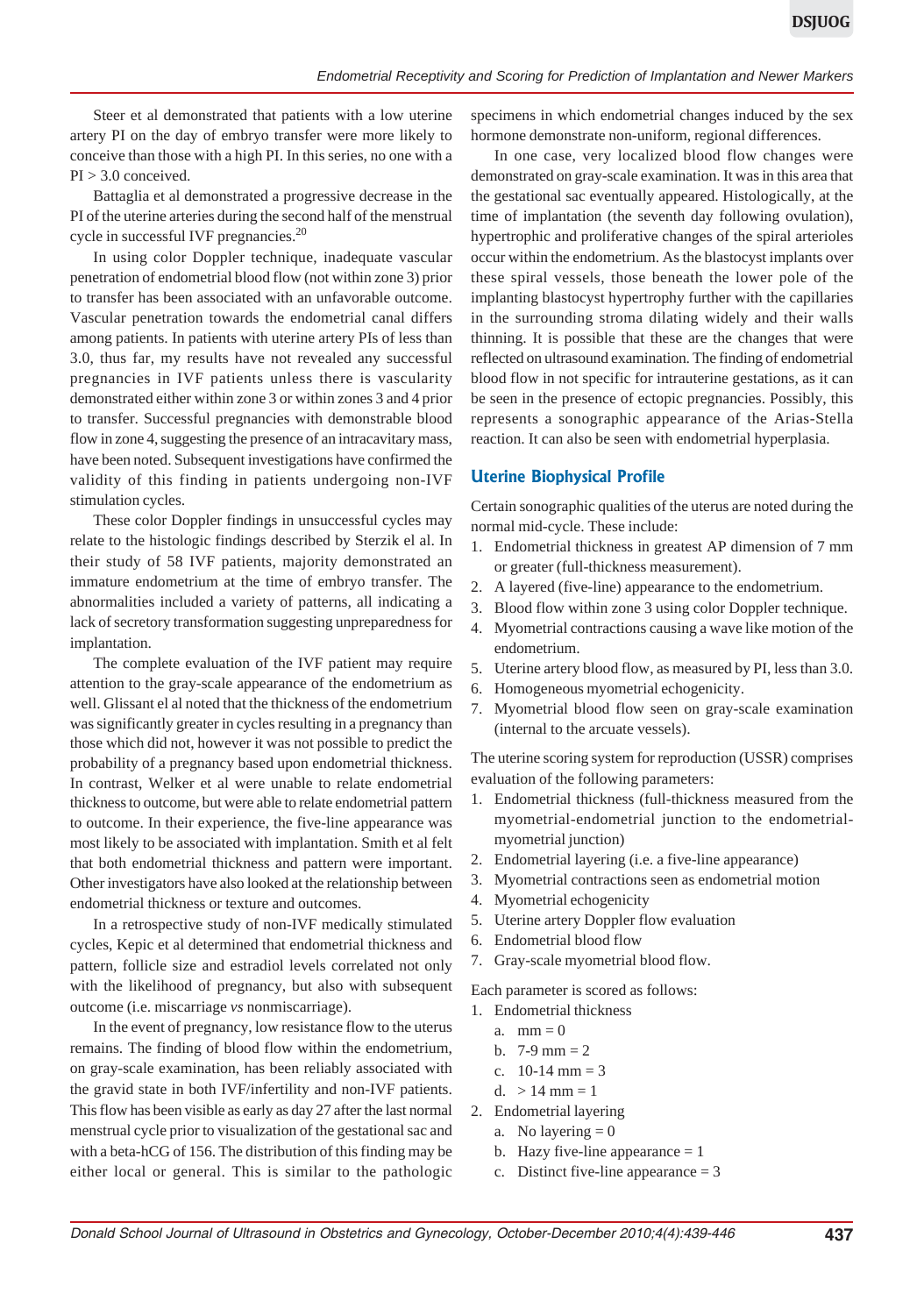- 3. Myometrial contractions (seen as wave-like endometrial motion high-speed playback from videotape)
	- a. 3 contractions in 2 minutes (real-time) =  $0$
	- b. 3 contractions in 2 minutes (real-time)  $= 3$
- 4. Myometrial echogenicity
	- a. Coarse/inhomogeneous echogenicity  $= 1$
	- b. Relatively homogeneous echogenicity  $= 2$
- 5. Uterine artery Doppler flow
	- a.  $PI-3.0 = 0$
	- b.  $PI-2.99 = 0$
	- c.  $PI-2.49 = 1$
	- d.  $PI < 2 = 2$
- 6. Endometrial blood flow within zone 3
	- a. Absent  $= 0$
	- b. Present, but sparse  $= 2$
	- c. Present multifocally  $= 5$
- 7. Myometrial blood flow internal to the arcuate vessels seen on gray-scale examination
	- a. Absent  $= 0$
	- b. Present  $= 2$

The values assume a technically adequate ultrasound examination with no abnormalities of uterine shape or development, no other gross uterine abnormalities, e.g. significant masses and a normal ovarian cycle, e.g. without evidence of ovarian-uterine dyscoordination). A male factor component to the infertility is not present.

In limited experience (Applebaum) with this system thus far, a USSR "perfect score" of 20 has been associated with conception 100 percent of the time. The number of patients in which we predicted successful conception cycles based upon the UBP and USSR perfect score was 5. This group included 2 spontaneous cycles (non-IVF, non-IUI), two IUI and one IVF. Scores of 17 to 19 (10 patients) have been associated with conception 80 percent of the time. Scores of 14 to 16 (10 patients) have a 60 percent chance, while scores of 13 or less (25 patients) have resulted in no pregnancies.

Absent endometrial flow, despite highest values for the other parameters, has always been associated with no conception.

Our initial observations were based upon experiences with both "normal" non-infertility patients and patients treated for infertility. The observations were categorized and then applied as a system to patients with diagnosed infertility all comers. I did not divide the patient population into subgroups based upon treatment protocol, age, cause, etc.

# **THE EXPERIENCE AT MALHOTRA TEST TUBE BABY CENTER, AGRA**

With a perfect USSR score of 20.97 percent conception was seen : We had 22 spontaneous cycles (non-IUI, non-IVF), 15 IUI cycles and 5 IVF cycles. Total 42 cases : 41 conceptions.

- 1. Scores of 17 to 19 (20 patients), conception rate of 84 percent.
- 2. Score of 14 to 16 (20 patients), conception of 60 percent.
- 3. Score 13 and less (20 patients), only one pregnancy.

No doubt, other factors apart from sonographic signs of "uterine receptivity" are at work in determining conception. We attempted control for all factors, which we could detect sonographically. Factors such as scoring of either embryos prior to transfer or ova at the time of aspiration, as some of our laboratories do, were not considered. We are sure that the quality of the transfers is important.

Our results are preliminary and substantially more patients need to be evaluated. We have no illusions that the parameters and scoring numbers will remain the same and we suspect that the cut-off values and success rates will evolve over time, especially in the hands of other investigators. We suspect that the quality of the laboratory affects the values but have not yet investigated this. We also do not believe that any group of findings will work perfectly 100 percent of the time. Nonetheless, we do believe that there is a "normal" appearance to the "normal" mid-cycle which is ascertainable, the recognition of which can be applied to the benefit of our infertile patients.

At Malhotra Test Tube Baby Center, Applebaum criteria was applied and following results were obtained.

With a perfect USSR Score of 20.97 percent conception was seen; we had 222 spontaneous cycles (non-IUI, non-IVF), 21 IUI cycles and 62 IVF cycles. Total 80 cases of perfect score of 20 : 54 conceptions.

- 1. Scores of 17 to 19, conception rate of 79 percent (Spontaneous) 60 percent in IUI cycles and 0 percent IVF.
- 2. Score of 14 to 16, conception of 44 percent in spontaneous 54 percent IUI cycle and 20 percent in IVF.
- 3. Score 13 and less, only one pregnancy in natural spontaneous and 1 in IUI group.

| Experience at Malhotra Test Tube Baby Center, Agra (2000) |                |  |  |
|-----------------------------------------------------------|----------------|--|--|
|                                                           | <b>Results</b> |  |  |

|           | Spontaneous<br>Cycles $N = 22$ |          | $COH + IUIN = 215$<br>$N = 215$ |          | <b>IVF-ICSI</b><br>$N = 62$ |           | Overall % of<br>Preg. |
|-----------|--------------------------------|----------|---------------------------------|----------|-----------------------------|-----------|-----------------------|
| Score     | No.                            | Preg.    | No.                             | Preg.    | No.                         | Preg.     |                       |
| 20        | 20                             | 16 (80%) | 35                              | 30(85%)  | 25                          | 8(83%)    | 82.6                  |
| $17 - 19$ | 93                             | 41 (79%) | 105                             | 63 (60%) | 30                          | $3(10\%)$ | 19                    |
| $14 - 16$ | 96                             | 43 (44%) | 61                              | 33(54%)  | 5                           | 1(20%)    | 39                    |
| $\leq 13$ | 13                             | 1(7.6%)  | 14                              | 1(7%)    | 2                           | $0(0\%)$  | 4.7                   |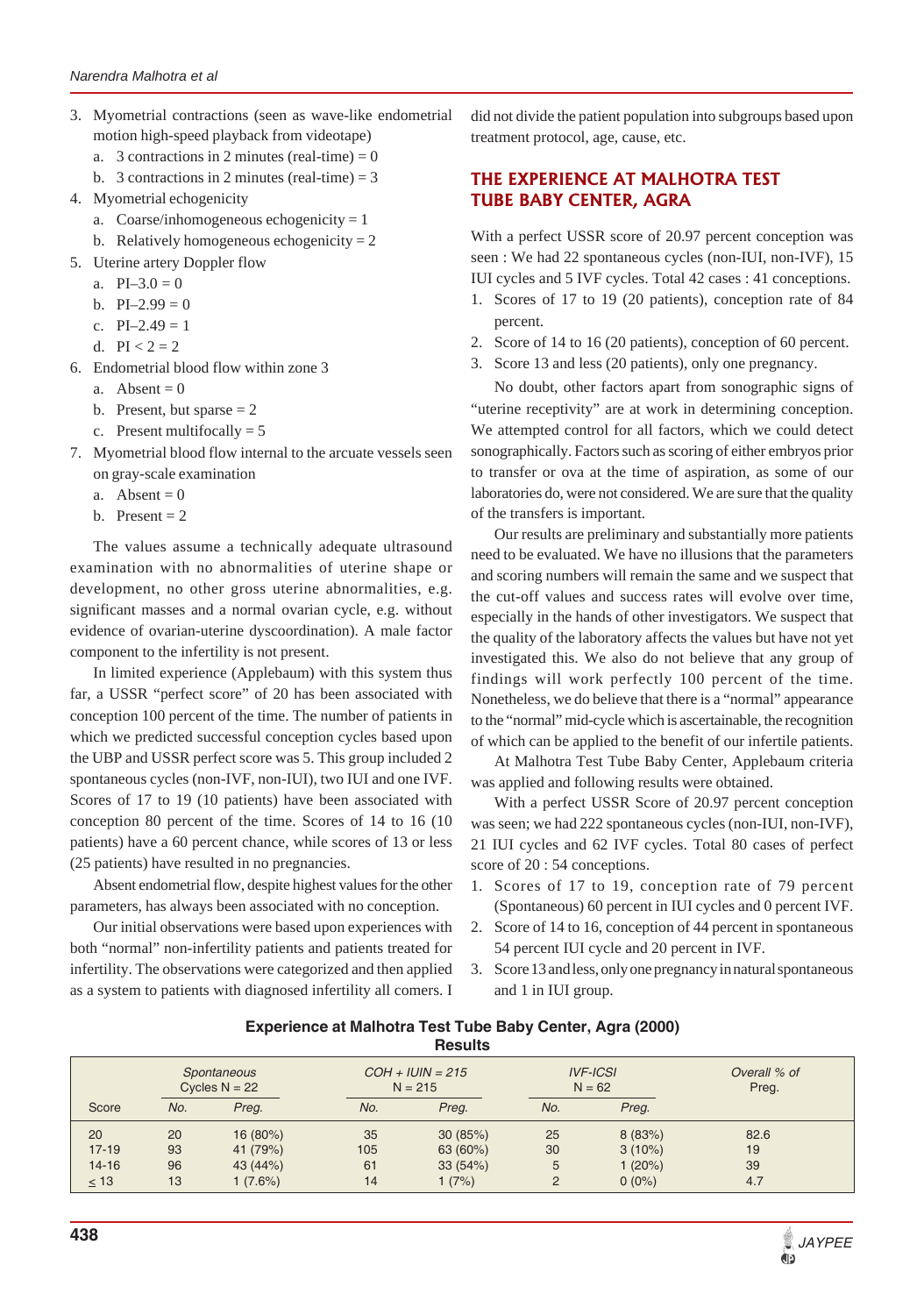#### **IDEAL ENDOMETRIAL RECEPTIVITY TESTS**

Endometrial preparations for implantation is a very intricate and complex mechanism involving hormonal stimulation of receptors, endometrial cell response, biochemical and immunological cellular response, proper spiral artery blood flows, good embryos, and embryo-endometrial interaction.<sup>27</sup>

All these can be accurately predicted by biochemical assessments of markers, histological study of pinapodes. But these tests are invasive and expensive, cannot be repeated many times and need highly intricate laboratory and trained personal.

What we have with us today is a simple, reliable, accurate, reproducible, inexpensive test in the form of transvaginal ultrasound analysis of the endometrium and blood supply. Various scoring systems provide a fairly accurate assessment of the endometrial receptivity.28,29

Most investigators agree that a high degree of endometrial perfusion shown by color or by power Doppler indicates a more receptive endometrium.

The consensus on how to do ideal endometrial blood flow study and endometrial receptivity scoring still tails (Appelebaun,<sup>2</sup> and child et al,<sup>30</sup> Kupesic<sup>31</sup> Salle).<sup>32</sup>

### **CONCLUSION**

Transvaginal color and power Doppler, and 3D PD evaluation of endometrial and subendometrial blood flow distribution is a simple and effective method to evaluate endometrial receptivity. Endometrial and subendometrial blood flow is indicative of good endometrial receptivity.

#### **REFERENCES**

- 1. Applebaum M, Cadkin AV. Decidual flow—An early sign of pregnancy. Ultrasound obstet gynecol 1992;2:26(abstract).
- 2. Applebaum Michael. The Uterine Biophysical Profile (UBP). Endosonography in Obstetrics and Gynaecology. Gautam Allahabadia (Ed). Rotunda Medical Technologies (P) Ltd. Mumbai, India 1997;343-52.
- 3. Hertig AT, Rock J, Adams EC. Adescription of 34 human ova within the first 17 days of development. Am J Anat 1956;98: 435-91.
- 4. Croxatto HB, Diaz S, Fuertealba BA, et al. Studies on the duration of egg transport in human oviduct. Fertil Steril 1972;23: 447-58.
- 5. Buster JE, Bustilo M, Rodi IA, et al. Biologic and morphologic development of donated human ova recovered by nonsurgical uterine lavage. Am J Obstet Gynecol 1985;153:211-17.
- 6. Psychoyos A. Hormonal control of uterine receptivity for ridation J Reprod Fertil 1976;25(suppl.):17-28.
- 7. Giudice LC. Potential biochemical markers of uterine receptivity. Hum Reprod 1999;14(Suppl 2):3-16.
- 8. Laird SM, Tuckerman EM, Dalton CF, et al. The production of leukemia inhibitory factor by human endometrium: Presence in uterine flushings and production by cells in culture. Hum Reprod 1997;12:509-74.
- 9. Sharkey AM, Dellow K, et al. Stage specific expression of cytokines and receptor messenger ribonucleic acids in human preimplantation embryos. Biol Reprod 1995;53:974-81.
- 10. Barano RI, Piazza A, Runi LS, et al. Determination of IL-1 and IL-6 levels in human culture conditioned media. Am J Reprod Immunol 1997;37:191-4.
- 11. Lessey BA, Yeh 1, et al. Endometrial progesterone receptors and markers of uterine receptivity in the window of implantation Fertil Steril 1996;65:477-83.
- 12. Lessey BA, Castelbaum AJ, et al. Aberrant integrin expression in the endometrium of women with endometriosis. J Clm Endocrinal Metab 1994;79:643-9.
- 13. Lessey BA, Castel baum AJ, et al. Integins as markers of uterine receptivity in women with primary unexplained infertility. Fertil Steril 1995;63:535-42.
- 14. Li TC, Dalton C, et al. The correlation of placental problem 14 concentration in uterine flushing and endometeial morphology in the pre implantations period. Hum Reprod 1993;8:1923-27.
- 15. De Loga JA, Krasnow JS, et al. Regional Specialization of the cell membrane associated polymorpher mucin (MUC 1) in human uterine epithelia. Hum Reprod 1998;13:2902-9.
- 16. Lindenberg S, Sundenberg K, et al. The milk degosaccharide Lacto-N-fucopentanose 1, inhibits attachment of mouse blastocya on endometrial monolayes. J Reprod Fertil 1998; 149-58.
- 17. Lindhard A, Ursula Bentin-Ley, Ravn V, et al. Biochemical evaluation of endometrial function at the time of implantation: Fertil Steril 78, 2Ay 2002;221:233.
- 18. Battaglia C, Larocca E, Lanzani A, Valentine M, Genazzani AR. Doppler ultrasound studies of the uterine arteries in spontaneous IVF stimulated ovarian cycles. Gynecol Endocrinal 1990;4:245-50.
- 19. de Ziegler D, Besis R, Frydman R. Vascular resistance of uterine arteries: Physiologic effects of estradiol and progesterone. Fertil Steril 1991;55:775-79.
- 20. Goswamy RK, Steptoe PC. Doppler ultrasound studies of the uterine artery in spontaneous cycles. Hum Reprod 1988;3: 721-96.
- 21. Goswamy RK, Williams G, Steptoe PC. Decreased uterine perfusion a cause of infertility. Hum Reprod 1988;3:955-59.
- 22. Kepic T, Applebaum M, Valle J. Preovulatory follicular size, endometrial appearance and estradiol levels in both conception and nonconclusion cycle a retrospective study. The 40th Annual Clinical Meeting of the Amerdin College of Obstetricians and Gynaecologists April 20, 1992.
- 23. Rabinowitz R, Lauger N, Lewin A, et al. The value of ultrasonographic endometrial measurement in the prediction of pregnancy following in vitro fertilization. Fertil Steril 1986;45: 4-8.
- 24. Robertson WB. The Endometrium Boston Butterworth, London 1981.
- 25. Smith B, Porter R, Ahuja K, Craft I. Ultrasonic assessment of endometrial changes in stimulated cycles in an in vitro fertilization and embryo transfer program. J in vitro Fertil Embryo Trans 1984;1:233:38.
- 26. Thichnan D, Arger P, Turek R, Biasco J, Mintz M. Coleman B. Sonographic assessment of the endometrium in patients undergoing in vitro fertilization. J Ultrasound Med 1986;5: 197-210.